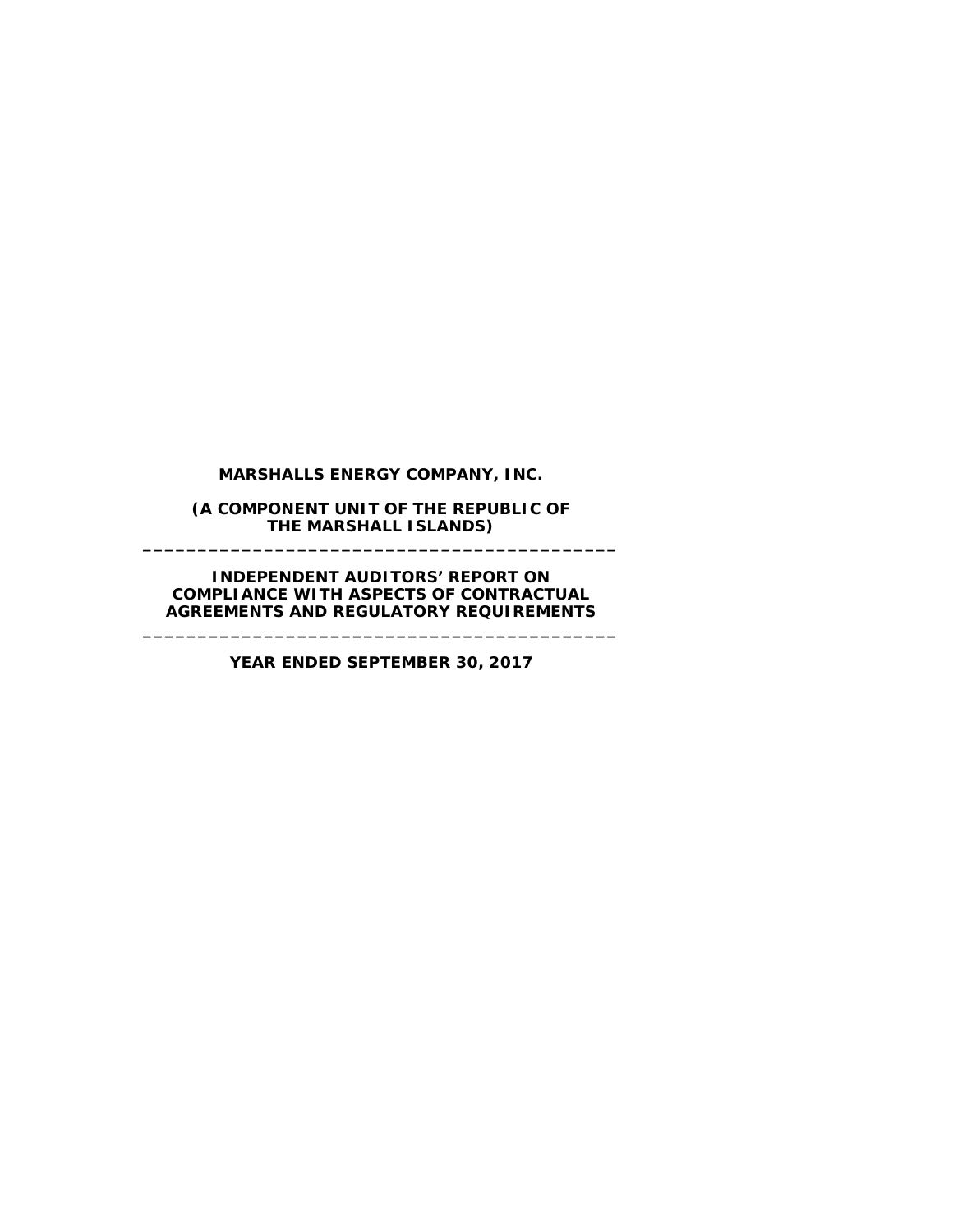## **Deloitte.**

Deloitte & Touche LLP 361 South Marine Corps Drive Tamuning, GU 96913-3973 USA

Tel: +1 (671) 646-3884 Fax: +1 (671) 649-4265

www.deloitte.com

## **INDEPENDENT AUDITORS' REPORT ON COMPLIANCE WITH ASPECTS OF CONTRACTUAL AGREEMENTS AND REGULATORY REQUIREMENTS**

Board of Directors Marshalls Energy Company, Inc.:

We have audited, in accordance with auditing standards generally accepted in the United States of America and the standards applicable to financial audits contained in *Government Auditing Standards* issued by the Comptroller General of the United States, the financial statements of the Marshalls Energy Company, Inc. (MEC), which comprise the statement of net position as of September 30, 2017, and the related statements of revenue and expenses, and changes in net position, and of cash flows for the year then ended, and the related notes to the financial statements, and have issued our report thereon dated May 9, 2018. In accordance with *Government Auditing Standards*, we have also issued our report dated May 9, 2018, on our consideration of MEC's internal control over financial reporting and on our tests of its compliance with certain provisions of laws, regulations, contracts and grant agreements and other matters. No reports other than the reports referred to above and our schedule of findings and response related to our audit have been furnished to management.

In connection with our audit, nothing came to our attention that caused us to believe that MEC failed to comply with the terms, covenants, provisions, or conditions of their loan, grant, and security instruments as set forth in 7 CFR Part 1773, *Policy on Audits of Rural Utilities Service Borrowers*, §1773.33 and clarified in the Rural Utilities Service (RUS) policy memorandum dated February 7, 2014, insofar as they relate to accounting matters as enumerated below. However, our audit was not directed primarily toward obtaining knowledge of such noncompliance. Accordingly, had we performed additional procedures, other matters may have come to our attention regarding MEC's noncompliance with the above-referenced terms, covenants, provisions, or conditions of the contractual agreements and regulatory requirements, insofar as they relate to accounting matters. In connection with our audit, we noted no matters regarding MEC's accounting and records to indicate that MEC did not:

- Maintain adequate and effective accounting procedures
- Utilize adequate and fair methods for accumulating and recording labor, material, and overhead costs, and the distribution of these costs to construction, retirement, and maintenance or other expense accounts
- Reconcile continuing property records to the controlling general ledger plant accounts
- Clear construction accounts and accrue depreciation on completed construction
- Record and properly price the retirement of plant
- Seek approval of the sale, lease, or transfer of capital assets and disposition of proceeds for the sale or lease of plant, material, or scrap
- Maintain adequate control over materials and supplies
- Prepare accurate and timely Financial and Operating Reports